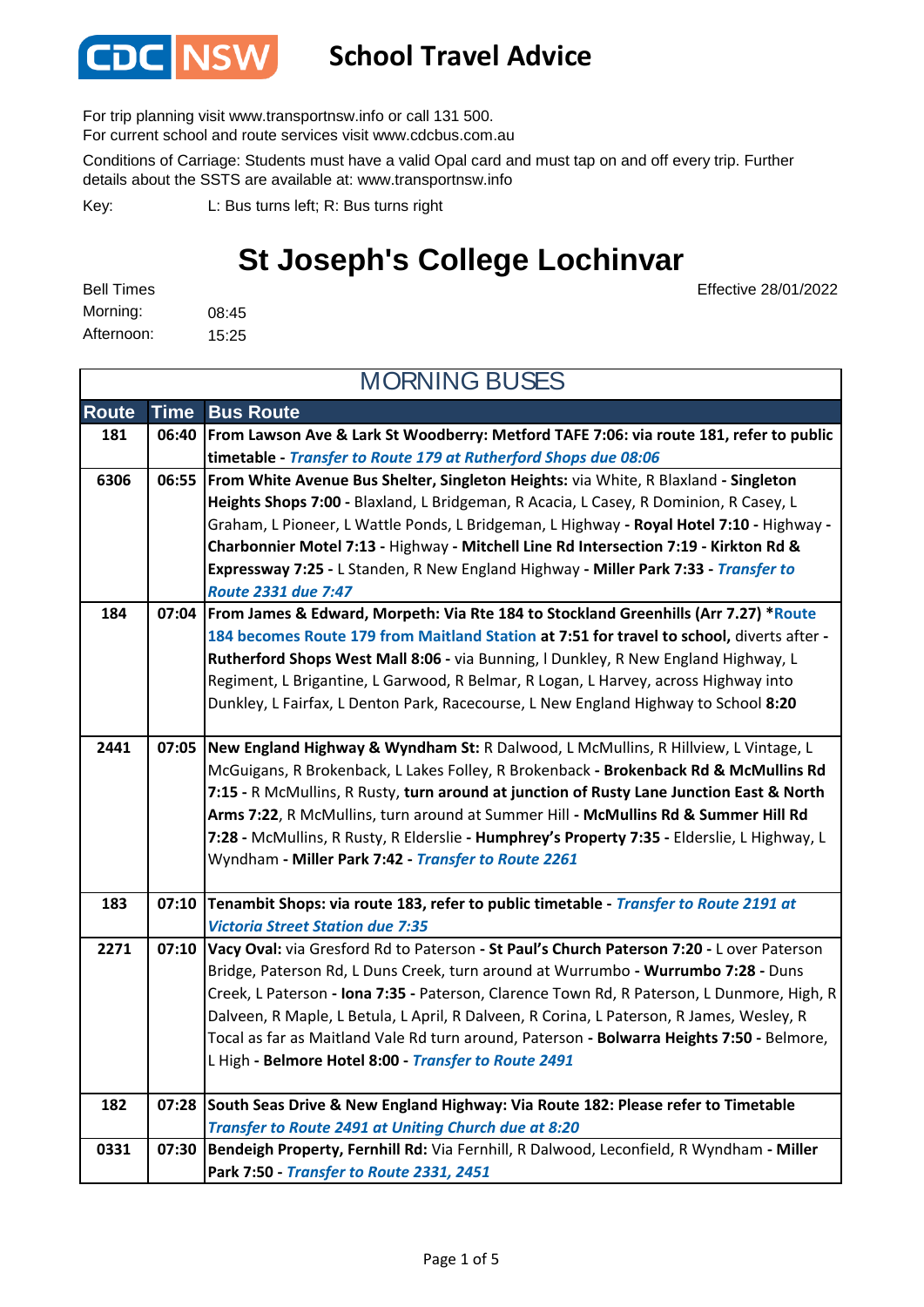# **CDC** NSW School Travel Advice

| <b>Route</b> | <b>Time</b> | <b>Bus Route</b>                                                                                                                                                              |
|--------------|-------------|-------------------------------------------------------------------------------------------------------------------------------------------------------------------------------|
| 2311         | 07:30       | From Loxford Via Hart near Expressway, R Sawyers Gully, R Old Maitland, Wollombi, R                                                                                           |
|              |             | Green, L South - Telarah Shops 7:52 - L William, R Brooks, L George, R Macarthur - Young,                                                                                     |
|              |             | L Highway, R Arthur, L Hillview, R Westmall - Rutherford Shops Hillview St 8:00 - Transfer                                                                                    |
|              |             | to Route 2725 at Hillview St                                                                                                                                                  |
| 2451         | 07:30       | Hanwood Rd & Wine Country Dr: Via Wine Country, R Mayne, L Scott, L Rothbury, R Wine                                                                                          |
|              |             | Country, Bridge, L Drinan, R Clift - Branxton, Clift St 7:38 - R Highway - Miller Park 7:47 -                                                                                 |
|              |             | Collect students from Route 0331 & 2441 Highway to school 8:02                                                                                                                |
|              |             |                                                                                                                                                                               |
| 2211         | 07:34       | Elizabeth St: Along Telarah St, R South, L William, R Brooks, L Gilles, L Verge, R Goodlet, R                                                                                 |
|              |             | Wollombi, L Highway - Rutherford 7:48 - R River, L Lerra, turn at Camilla - Windella Downs                                                                                    |
|              |             | 7:58 - Lerra, River, R Highway to school 8:07                                                                                                                                 |
| 2191         |             | 07:35 Victoria St Station: Collect student from Route 183 R Lawes, L Melbourne, R Highway, R                                                                                  |
|              |             | High, L Ken Tubman, L Elgin, R Railway - Maitland Station 7:47 - R Ken Tubman, L High, R at                                                                                   |
|              |             | roundabout onto Highway, R Aberglasslyn, L Denton Park, L Weblands, L Budgeree, L<br>Weblands, R Dunkley, R Highway, L Robert, R Gregory, R Station, R Highway to school 8:18 |
|              |             |                                                                                                                                                                               |
| 2541         |             | 07:35 Waterford County: R Raymond Terrace, R Forest, L Grey Gum, L Forest around loop, R                                                                                      |
|              |             | Raymond Terrace, L Haussmann, L Taylor, L Sharp, R Evelyn, L John Arthur, L Thomas Coke,                                                                                      |
|              |             | R Edward, Railway, R Glenroy, Haussmann, Taylor, L Raymond Terrace, Lindesay, L                                                                                               |
|              |             | Cumberland, L Melbourne, R Highway, Les Darcy, R High, L Bourke, L Ken Tubman, R High -                                                                                       |
|              |             | ASC St Peters 8:10 - Transfer to Route 2491 at Uniting Church                                                                                                                 |
|              |             |                                                                                                                                                                               |
| 2571         |             | 07:36 McKeachie's Run: Via Avery St, L Aberglasslyn, L Tea Tree, cont. Warbler, L Mckeachie, L                                                                                |
|              |             | Dunnart, L Cockatoo, L Teal, R Gannet, L Mckeachie, L Aberglasslyn, R Bingara, L Avery, R                                                                                     |
|              |             | Alexandra, L Highway, L Arthur, L Hillview - Rutherford Shops Hillview St 8:00 - Hillview, L                                                                                  |
|              |             | Alexandra, R Highway, L Robert, R Gregory, R Station, R Highway to school 8:15                                                                                                |
| 2331         | 07:37       | Branxton Golf Club: Cessnock RD, R Fleet, R Bridge, L Drinan, R Clift, R Highway - Miller                                                                                     |
|              |             | Park 7:47 - Collect students from Route 2441, 2451 & 6306 continue Highway, L West, R                                                                                         |
|              |             | inside road, along inside road, R Hunter, L Highway to school 8:02                                                                                                            |
|              |             |                                                                                                                                                                               |
| 2601         | 07:45       | Edwards Ave & Singleton Ave: Via Edwards, R Somerset full loop, L Edward, R                                                                                                   |
|              |             | Government, R Blackwell, L Thomas Coke, L Eurimbla, R Railway, Thornton, L Glenwood, R                                                                                        |
|              |             | Weakleys, R Highway, Les Darcy, R High - ASC St Peters 8:18 - Transfer to Route 2491 at                                                                                       |
|              |             | <b>Uniting Church</b>                                                                                                                                                         |
| 2231         |             | 07:47 Cnr Richardson Rd & Brunswick St: Brunswick St, Mt Vincent Rd, R Wilton loop, L Mount                                                                                   |
|              |             | Vincent, Brunswick, L Turnbull, R Rosebrook, R Lochend, L Rosebrook, L Turnbull, L Vista, R                                                                                   |
|              |             | Mingay, R Maher, L Richardson, L Brisbane, R High, L Highway, R High, L Ken Tubman - Club                                                                                     |
|              |             | House Hotel 8:20 - Transfer to Route 2491                                                                                                                                     |
| 2261         |             | 07:48   Hanwood Rd & Wine Country Dr: Via Wine Country, R Mayne, L Scott, L Rothbury, R Wine                                                                                  |
|              |             | Country, Bridge, L Drinan, R Clift - Branxton P.O 7:55 - RHighway - Miller Park - continue                                                                                    |
|              |             | Highway, L West, R Inside at Greta, R Wyndham, L Highway - Greta P.O 8:01 - Highway to                                                                                        |
| 2411         | 07:48       | school 8:17<br>Cessnock Rd, Drinan St: Drinan, R Clift, R Highway - Miller Park 7:52 - continue Highway, L                                                                    |
|              |             | West, R along inside road, R Hunter, L Highway - Greta P.O 7:58 - continue Highway to                                                                                         |
|              |             | school 8:08                                                                                                                                                                   |
|              |             |                                                                                                                                                                               |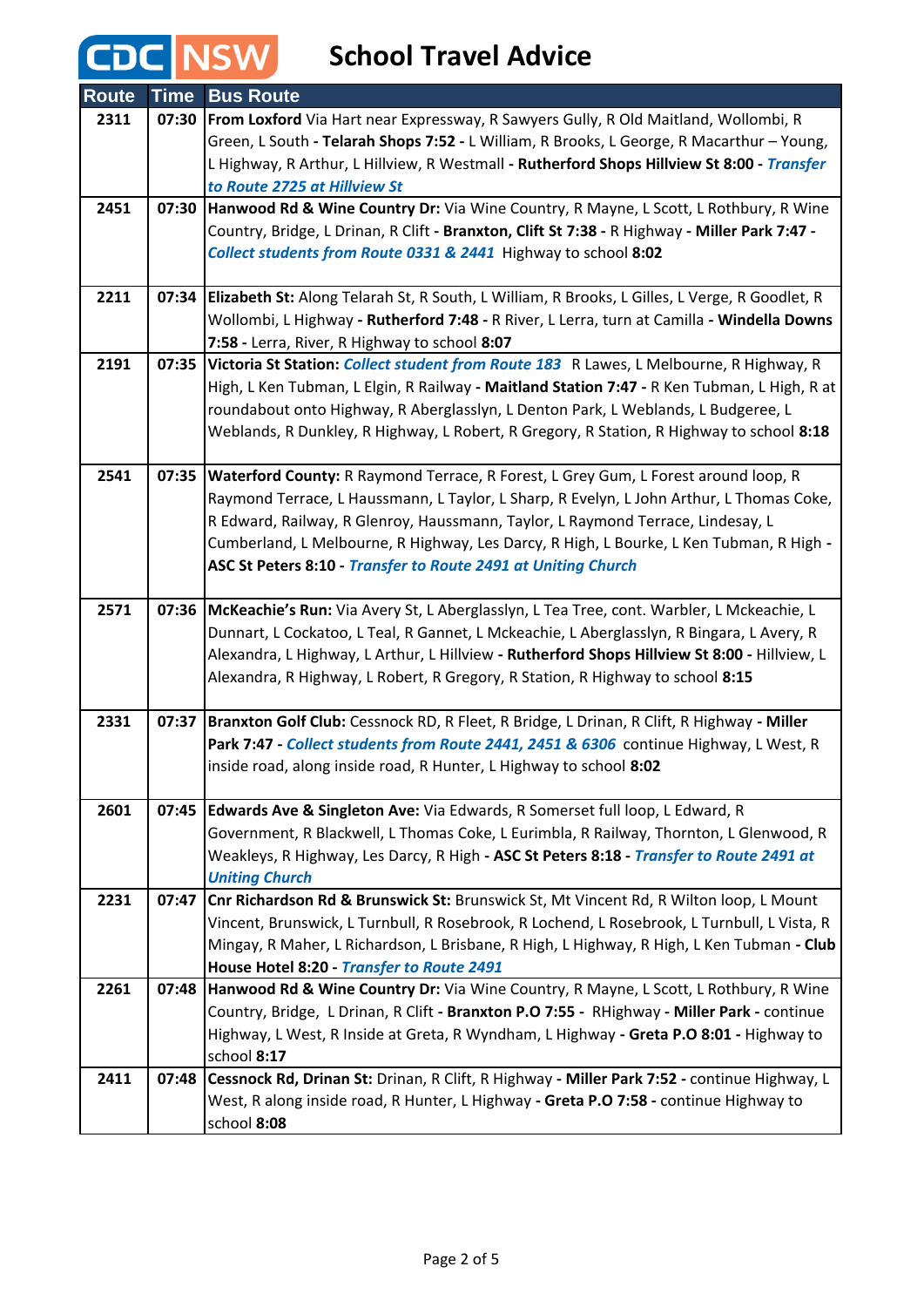## **School Travel Advice**

CDC NSW

| <b>Route</b> | <b>Time</b> | <b>Bus Route</b>                                                                                |
|--------------|-------------|-------------------------------------------------------------------------------------------------|
| 2491         | 07:49       | Bolwarra Heights via Hunterglen, R Bolwarra Park, R Highland, L Hunterglen, L Paterson, R       |
|              |             | Dalveen, L Corina, R Paterson, R Largs, L High, L Church, R Largs, R Paterson, L Lang, L Tocal, |
|              |             | Paterson, Bolwarra, L Kensington, L. Bayswater, R Addison, L Westbourne, Paterson, R            |
|              |             | Belmore, L Short, R Queen, R Lorn, L Belmore, L High - Belmore Hotel 8:17- Belmore, R           |
|              |             | Elgin, L Ken Tubman, L High - Uniting Church 8:20 - Transfer from Route 182, 2541 & 2601        |
|              |             | High, L Bourke, R Ken Tubman - Club House Hotel - Transfer from Route 2231 R                    |
|              |             | roundabout, L High, R Highway, L Parkes, R Gillies, R Verge, L Highway to school 8:41           |
|              |             |                                                                                                 |
| 0032         | 07:50       | New England Highway & Devon St: Via Highway, R Devon, L Kent, L Oxford, L Highway, L            |
|              |             | West R along inside road Greta, R Hunter, L Highway to school 8:04                              |
| 2701         | 07:50       | Tea Tree Ave & Denton Park Dr: Via Tea Tree, L Blue Gum, L Silky Oak, L Cypress Grove, R        |
|              |             | Tea Tree, R Denton Park, R Kelly, R Brittany, L Rosemary, R Richard, L Ross, L Denton Park, R   |
|              |             | Adam, L Denton Park, R Highway, L Robert, R Gregory, R Station, R Highway to school 8:15        |
|              |             |                                                                                                 |
| 2481         |             | 08:10 Anambah Rd turnaround 8:10 - via Anambah Rd, L Niven, R Fonda, R Cagney, L Anambah,       |
|              |             | R Highway, L Robert, R Gregory, R Station, L Highway, turnaround at St Helena R Highway         |
|              |             | to School 8:40                                                                                  |
| 2725         | 08:10       | Hillview St - collect pax from 2311 - Via Hillview, R Westmall, R Alexandra, L Avery, R         |
|              |             | Bingara, L Aberglasslyn, R McKeachie, R Gannet, L Teal, L McKeachie, R Warbler, L               |
|              |             | Aberglasslyn, R Denton Park, R Hwy                                                              |
| 2582         | 08:13       | From Rutherford HS Turn at end along Avery St, R Alexandra, R Weblands, L Denton Park,          |
|              |             | R Highway, R River, L Lerra, L Camilla, turn at Krystina - Windella Downs 8:28 - Lerra, R       |
|              |             | River, R Highway, L Robert, R Gregory, R Station, L Highway, turn at St Helena along            |
|              |             | Highway to school 8:43                                                                          |
| 2704         | 08:22       | Station Lane, Christopher Rd: via Station, L Old North, u/turn at Winders, L Old North, R       |
|              |             | Station, R Gregory, L Robert, L Highway to school 8:40                                          |
| 6342         | 08:28       | <b>St Paul's Rutherford Gillies St: R</b> Verge, L New England Highway to School 8:38           |

#### AFTERNOON BUSES

| <b>Route</b> | <b>Time</b> | <b>Bus Route</b>                                                                               |
|--------------|-------------|------------------------------------------------------------------------------------------------|
| 2702         |             | 15:26 To Aberglasslyn (West) Via Highway, L Denton Park, R Adam, L Denton Park, R Ross, R      |
| Mon,         |             | Richard, L Rosemary, R Brittany, L Kelly, L Denton Park, L Tea Tree, L Bluegum, L Silky Oak, L |
| Wed to       |             | Cypress, R Tea Tree, L Denton Park, R Weblands, R Alexandra, L Westmall, L Hillview            |
| Fri Only     |             |                                                                                                |
| 1446         | 15:28       | To Maitland, Bolwarra, Largs, Paterson, Chisholm, Thornton, Morpeth Via Highway, L             |
|              |             | High, R Ken Tubman, R Allan Walsh, L Church, R Ken Tubman, L High - Uniting Church -           |
|              |             | Transfer students for Butterwick & Duns Creek to Route 2544 due 3:59, Paterson to              |
|              |             | Route 2385 due 4:01 at Old George Whites, students for Chisholm & Thornton Route               |
|              |             | 2594 to walk to St Mary's Bent St due 4:05 (except Wednesday), Students for Morpeth            |
|              |             | Route 2495 to walk to St Mary's Grant St due 4:10 (except Wednesday) High, L Bourke, R         |
|              |             | Ken Tubman, Belmore, R Lorn, L Queen, L Short, R Belmore - Bolwarra - L Westbourne, R          |
|              |             | Addison, L Bayswater, R Kensington, R Bolwarra, L Paterson, L Hunterglen, R Highland, R        |
|              |             | Bolwarra Park, R Maitland Vale, R Tocal, L Wesley, James, L Paterson, R Corina, L Dalveen, L   |
|              |             | High - Largs - Dunmore, L Paterson, L Largs Ave to High                                        |
|              |             |                                                                                                |
| 2711         | 15:30       | To Lochinvar, Lambs Valley Via Highway, R Robert, R Christopher, L Station, L Old North,       |
|              |             | U/turn at end, L Station, L Highway - Lochinvar Newsagent - Highway, R Windermere travel       |
|              |             | to end, U/turn R Luskintyre, R Lambs Valley - Lambs Valley Fire Station                        |
|              |             |                                                                                                |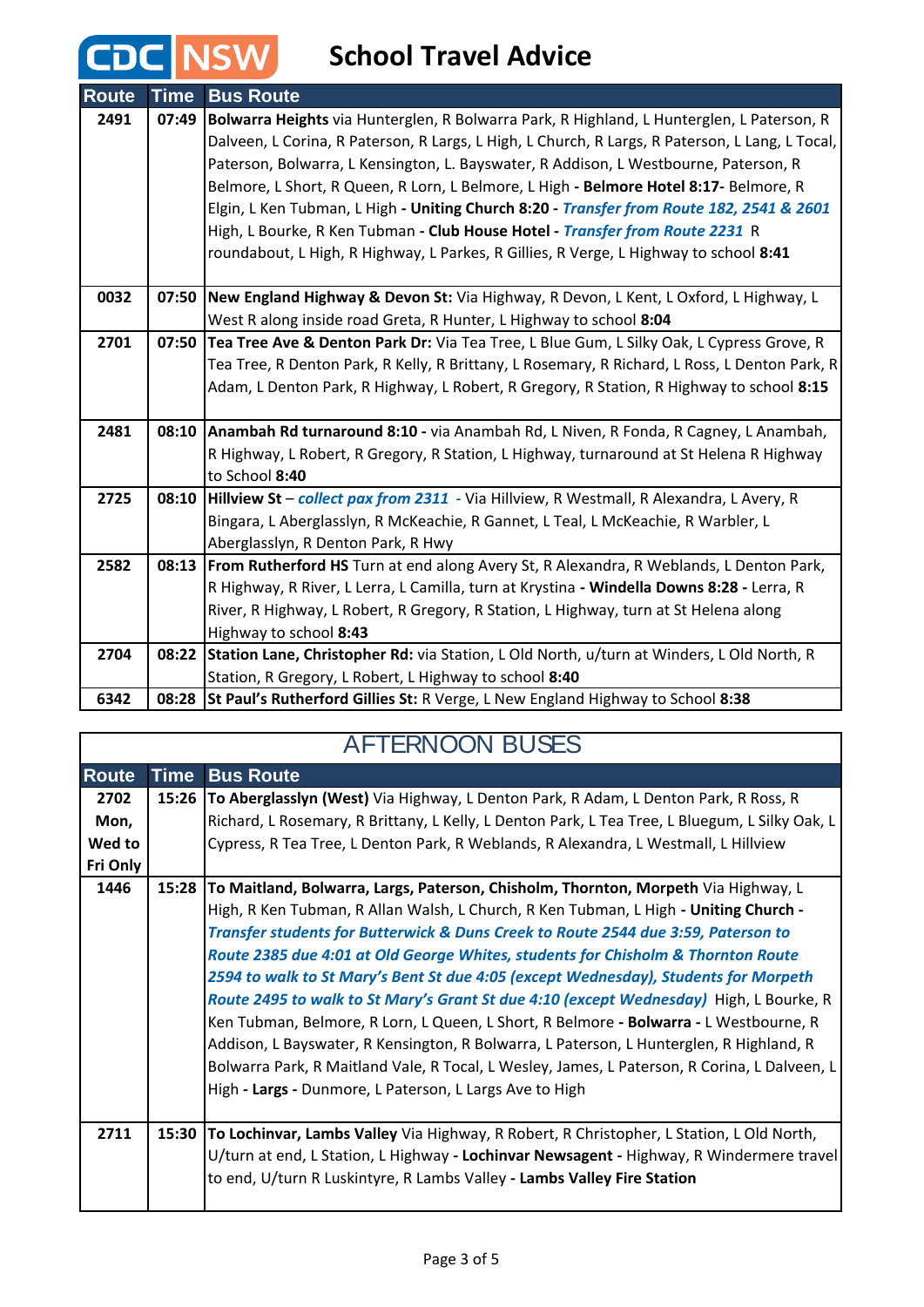# **CDC** NSW School Travel Advice

| <b>Route</b> | <b>Time</b> | <b>Bus Route</b>                                                                                                        |
|--------------|-------------|-------------------------------------------------------------------------------------------------------------------------|
| 2482         | 15:35       | To Anambah, Bishops Bridge, Sextons Via Highway, L Arthur, L Hillview Transfer students                                 |
|              |             | for Bishops Bridge to Route 2263 Hillview, R Westmall Drop students for Sextons due at                                  |
|              |             | 4:00 via Westmall, L Alexander R Bunnings, R Dunkley, R Weblands, L Alexandra, L Avery,                                 |
|              |             | U/turn, Avery, R Alexandra, R Highway, R Anambah, R Cagney, L Fonda, L Niven, R                                         |
|              |             | Anambah - Anambah Rd Turnaround                                                                                         |
| 2721         |             | 15:35 To Aberglasslyn and McKeachie's Via Highway, L Arthur, L Hillview, R Westmall, R                                  |
|              |             | Alexandra, L Avery, L Aberglasslyn, L Tea Tree, turn at Rivergum, Tea Tree, Warbler, L                                  |
|              |             | McKeachie, L Dunnart, L Cockatoo, L Teal, Gannet, L McKeachie                                                           |
| 2726         | 15:35       | To Aberglasslyn and McKeachie's Via Highway, L Denton Park, McKeachie, R Gannet, L                                      |
|              |             | Teal, L McKeachie, R Warbler, L Aberglasslyn, R Bingara, L Avery, R Alexandra, L Hwy, L                                 |
|              |             | Arthur, L Hillview                                                                                                      |
| 2563         | 15:37       | To Rutherford Telarah Maitland East Maitland Ashtonfield Metford Via Highway, R                                         |
|              |             | Regiment, L Brigantine, L Garwood, R Belmar, R Logan, L Harvey, R Highway, R Arthur, L                                  |
|              |             | Neville, R Wollombi, L Goodlet, L Verge, R Gillies, R Brooks, L William - Telarah Shops - R                             |
|              |             | South, L Telarah, L Bungaree, L at roundabout into Church - Maitland Station - Transfer                                 |
|              |             | students for Greenhills & Tenambit to Route 183 due 4:12 R Railway, R Elgin, L Collectors,                              |
|              |             | L Bent, R Grant, L Devonshire, R High, L Highway, R High, L Brisbane, R Richardson, R                                   |
|              |             | Maher, L Mingay, L Vista, R Turnbull, Wilton loop, L Mount Vincent, R Chisholm, R                                       |
|              |             | Worcester, R Chisholm, U/turn at South Seas roundabout, L Galway Bay, R 2 <sup>nd</sup> Murphy, L                       |
|              |             | Fergus, R Ballydoyle, L 1 <sup>st</sup> Tipperary, R Kilshanny, L Ballydoyle, R South Seas, R Highway, L                |
|              |             | Ferraby, L Lowe, R Schanck, L Chelmsford                                                                                |
|              |             |                                                                                                                         |
| 2703         | 15:42       | To Aberglasslyn (West) Via Highway, L Denton Park, R Adam, L Denton Park, R Ross, R                                     |
| Tue          |             | Richard, L Rosemary, R Brittany, L Kelly, L Denton Park, L Tea Tree, L Bluegum, L Silky Oak, L                          |
| Only         |             | Cypress, R Tea Tree, L Denton Park, R Weblands, R Alexandra, L Westmall, L Hillview                                     |
| 182          | 15:43       | High St Station to Thornton via Greenhills: Route 182, refer to public timetable - <i>Transfer</i>                      |
|              |             | students from Route 1446                                                                                                |
| 2452         | 15:43       | To Branxton, North Rothbury, Lambs Valley Via Highway - Transfer students for Lambs                                     |
|              |             | Valley at Lochinvar Public to Route 2711 - Greta Bus Stop - continue Highway - John Rose                                |
|              |             | Oval - Clift, L Drinan, R Bridge, Cessnock, Hanwood Estate, U/turn at Hanwood Rd,                                       |
|              |             | Cessnock, R Mayne, L Scott, L Rothbury, R Cessnock, L Drinan, R Clift, R Highway - Miller                               |
|              |             | <b>Park Branxton</b>                                                                                                    |
| 0451         | 15:45       | To Greta and Singleton Via Highway, only stop in Greta is near Greta Motel, operate via                                 |
|              |             | Highway to Singleton - Townhead Park - Shell Service Station                                                            |
| 2253         | 15:48       | To Greta, Branxton, Dalwood, Elderslie, Leconfield Via Highway - Greta P.O - R Wyndham,                                 |
|              |             | L Lindesay, L Elderslie, R Highway, L Cessnock, R Fleet, R Bridge, L Drinan, R Clift Transfer                           |
|              |             | students for Elderslie & Sandhills to Route 2442 R Highway - Miller Park Branxton                                       |
|              |             | Transfer students at Miller Park for Route 0335 - operate as 0336 via Dalwood, R View, L                                |
|              |             | Church, L Grape, R Middle, L Spring, R Dalwood, L Leconfield, L Fernhill, turn around at -                              |
| 6347         | 15:48       | <b>Bendeigh Property 4:32 -</b><br>To Branxton, Kirkton Singleton, Singleton Heights, Hunterview Via Highway - Branxton |
|              |             | Pool, John Rose Oval - Transfer Kirkton students to Route 0335 L Clift, L Drinan, R Bridge,                             |
|              |             | Wine Country Dr, L Hunter Expressway to Singleton - Kirkton Rd intersection, Mitchell Line                              |
|              |             | Rd intersection, Charbonnier Motel, Shell Service Station - Operates via Highway, R White                               |
|              |             | White Ave Bus Shelter - Blaxland - Singleton Heights Shops - Blaxland, L Bridgeman, R                                   |
|              |             | Acacia, L Casey, R Dominion, R Casey, L Graham, L Pioneer, L Wattle Ponds, L Bridgeman, R                               |
|              |             | Highway, Country Acres Caravan Park                                                                                     |
|              |             |                                                                                                                         |
|              |             |                                                                                                                         |